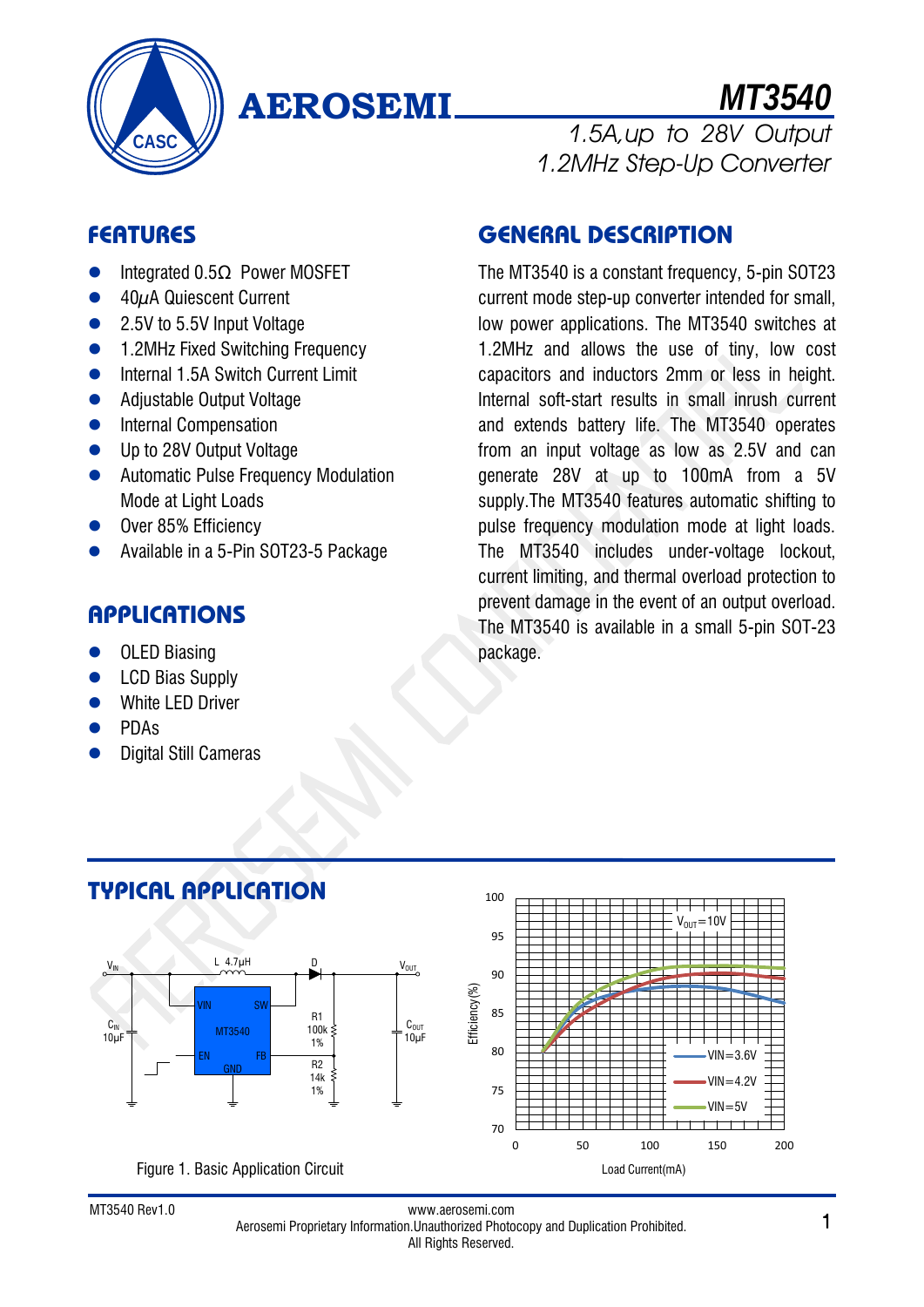### **ABSOLUTE MAXIMUM RATINGS** (Note 1)

| Thermal Resistance $\theta_{10}$ 130°C/W |  |
|------------------------------------------|--|
| Thermal Resistance $\theta_{1A}$ 250°C/W |  |

Junction Temperature(Note2)…………...160°C Operating Temperature Range......-40°C to 85°C Lead Temperature(Soldering,10s)............300°C Storage Temperature Range.......-65°C to 150°C ESD HBM(Human Body Mode)…………….2kV ESD MM(Machine Mode)………………...200V

# **PACKAGE/ORDER INFORMATION**

| <b>TOP VIFW</b>                                                                                                         | <b>Order Part Number</b> | Remark            | Package | <b>Top Marking</b> |
|-------------------------------------------------------------------------------------------------------------------------|--------------------------|-------------------|---------|--------------------|
| I VIN<br>5<br>$SW$ 1                                                                                                    | MT3540                   | $V_{FB} = 1.20 V$ | SOT23-5 | B21GDC             |
| $GND$ 2<br>$FB$ $3$<br>4   EN                                                                                           | MT3540-F23               | $V_{FB} = 1.23V$  | SOT23-5 | B2F3DC             |
| 5-LEAD PLASTIC SOT-23<br>$T_{.IMAX} = 160^{\circ}C$ , $\theta_{.IA} = 250^{\circ}C/W$ , $\theta_{.IC} = 130^{\circ}C/W$ | MT3540-F25               | $V_{FB} = 1.25V$  | SOT23-5 | B2F5DC             |

### **PIN DESCRIPTION**

| <b>Pin Name</b> | <b>Pin Number</b> | <b>Description</b>                                                                                                                                                                  |
|-----------------|-------------------|-------------------------------------------------------------------------------------------------------------------------------------------------------------------------------------|
| <b>SW</b>       |                   | Power Switch Output. SW is the drain of the internal MOSFET switch.<br>Connect the power inductor and output rectifier to SW. SW can swing<br>between GND and 28V.                  |
| GND             | $\mathcal{P}$     | Ground Pin                                                                                                                                                                          |
| FB              | 3                 | Feedback Input. The FB voltage is 1.2V/1.23V/1.25V. Connect a resistor<br>divider to FB.                                                                                            |
| EN              | 4                 | Regulator On/Off Control Input. A high input at EN turns on the converter,<br>and a low input turns it off. When not used, connect EN to the input<br>supply for automatic startup. |
| VIN             | 5                 | Input Supply Pin. Must be locally bypassed.                                                                                                                                         |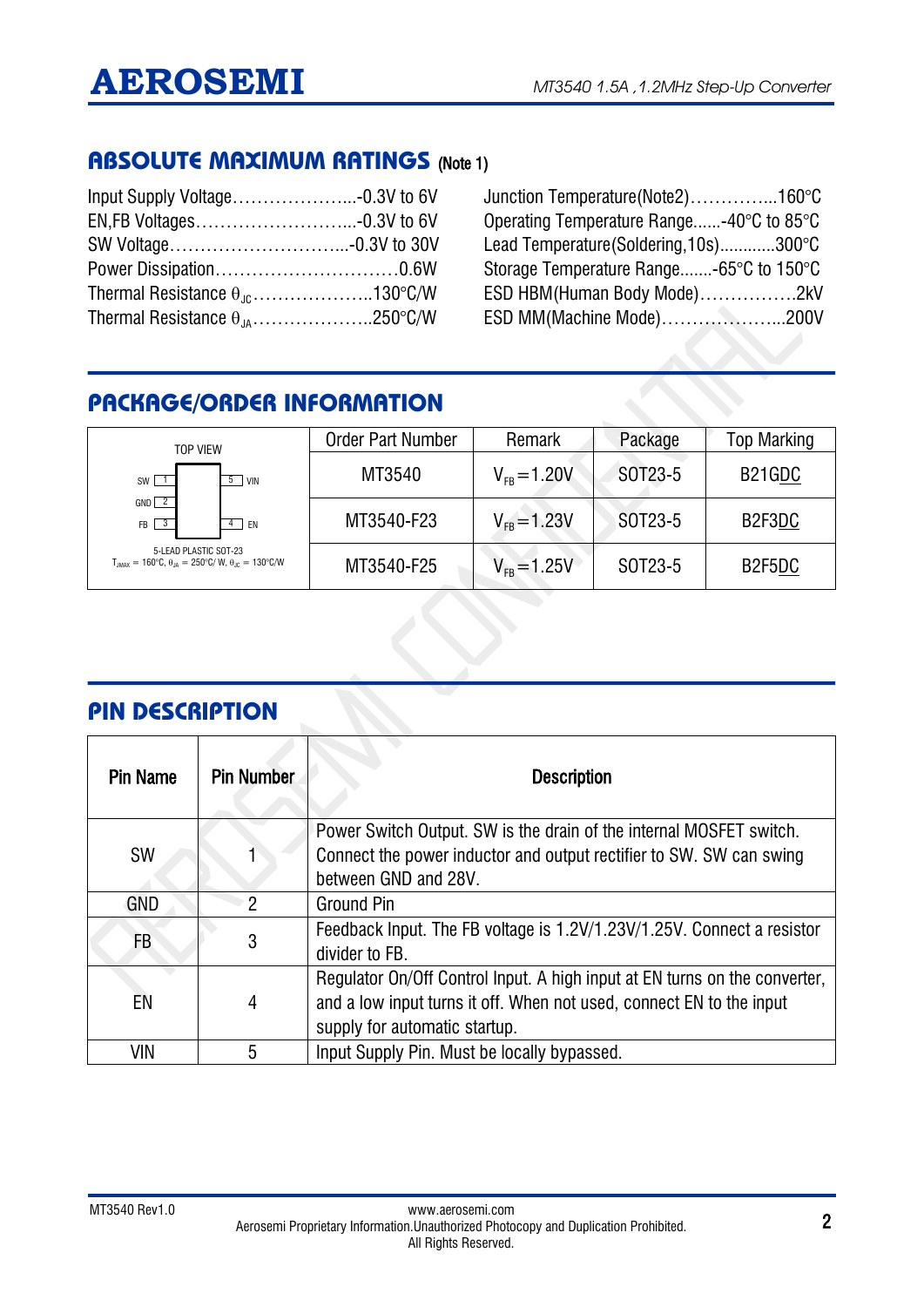# **ELECTRICAL CHARACTERISTICS** (Note 3)

| $\mathbf{v}_{\parallel}$ $\mathbf{v}_{\parallel}$ $\mathbf{v}_{\parallel}$ $\mathbf{v}_{\parallel}$ $\mathbf{v}_{\parallel}$ $\mathbf{v}_{\parallel}$ $\mathbf{v}_{\parallel}$ $\mathbf{v}_{\parallel}$ | $-$ 20 $\sigma$ , anioso otherwise noted. |       |                  |              |              |
|---------------------------------------------------------------------------------------------------------------------------------------------------------------------------------------------------------|-------------------------------------------|-------|------------------|--------------|--------------|
| <b>PARAMETER</b>                                                                                                                                                                                        | <b>CONDITIONS</b>                         | MIN   | <b>TYP</b>       | <b>MAX</b>   | <b>UNIT</b>  |
| <b>Operating Input Voltage</b>                                                                                                                                                                          |                                           | 2.5   |                  | 5.5          | V            |
| <b>Under Voltage Lockout</b>                                                                                                                                                                            |                                           |       | 2.2              | 2.45         | V            |
| <b>Under Voltage Lockout</b>                                                                                                                                                                            |                                           |       | 100              |              | mV           |
| <b>Hysteresis</b>                                                                                                                                                                                       |                                           |       |                  |              |              |
| Current (Shutdown)                                                                                                                                                                                      | $V_{EN} = 0V$                             |       | 0.1              |              | μΑ           |
| <b>Quiescent Current (PFM)</b>                                                                                                                                                                          | $V_{FB} = 1.4V$ , No switch               |       | 40               | 60           | μΑ           |
| <b>Quiescent Current (PWM)</b>                                                                                                                                                                          | $V_{FB} = 1V$ , switch                    |       | 0.6              | $\mathbf{1}$ | mA           |
| <b>Switching Frequency</b>                                                                                                                                                                              |                                           |       | 1.2 <sub>1</sub> |              | <b>MHz</b>   |
| <b>Maximum Duty Cycle</b>                                                                                                                                                                               | $V_{FB} = 0V$                             | 90    |                  |              | $\%$         |
| <b>EN Input High Voltage</b>                                                                                                                                                                            |                                           | 1.5   |                  |              | V            |
| <b>EN Input Low Voltage</b>                                                                                                                                                                             |                                           |       |                  | 0.4          | V            |
|                                                                                                                                                                                                         | MT3540                                    | 1.176 | 1.20             | 1.224        | V            |
| <b>FB Voltage</b>                                                                                                                                                                                       | MT3540-F23                                | 1.206 | 1.23             | 1.254        | V            |
|                                                                                                                                                                                                         | MT3540-F25                                | 1.225 | 1.25             | 1.275        | V            |
| <b>FB Input Bias Current</b>                                                                                                                                                                            | $V_{FB} = 1.2V$                           | $-50$ | $-10$            |              | пA           |
| <b>SW On Resistance</b>                                                                                                                                                                                 |                                           |       | 0.5              |              | Ω            |
| <b>SW Current Limit</b>                                                                                                                                                                                 | $V_{\text{IN}}$ = 4.2V, Duty cycle=50%    |       | 1.5              |              | A            |
| SW Leakage                                                                                                                                                                                              | $V_{sw} = 20V$                            |       |                  | 1            | μΑ           |
| <b>Thermal Shutdown</b>                                                                                                                                                                                 |                                           |       | 155              |              | $^{\circ}$ C |
| <b>Operating Input Voltage</b>                                                                                                                                                                          |                                           | 2.5   |                  | 5.5          | V            |
| <b>Under Voltage Lockout</b>                                                                                                                                                                            |                                           |       | 2.2              | 2.45         | V            |

 $(V_m=V_m=3.7V,T_A = 25^{\circ}C$ , unless otherwise noted.)

Note 1: Absolute Maximum Ratings are those values beyond which the life of a device may be impaired. Note 2:  $T_J$  is calculated from the ambient temperature  $T_A$  and power dissipation  $P_D$  according to the following formula:  $T_J = T_A + (P_D) \times (250^{\circ} \text{C/W}).$ 

Note 3: 100% production test at 25°C. Specifications over the temperature range are guaranteed by design and characterization.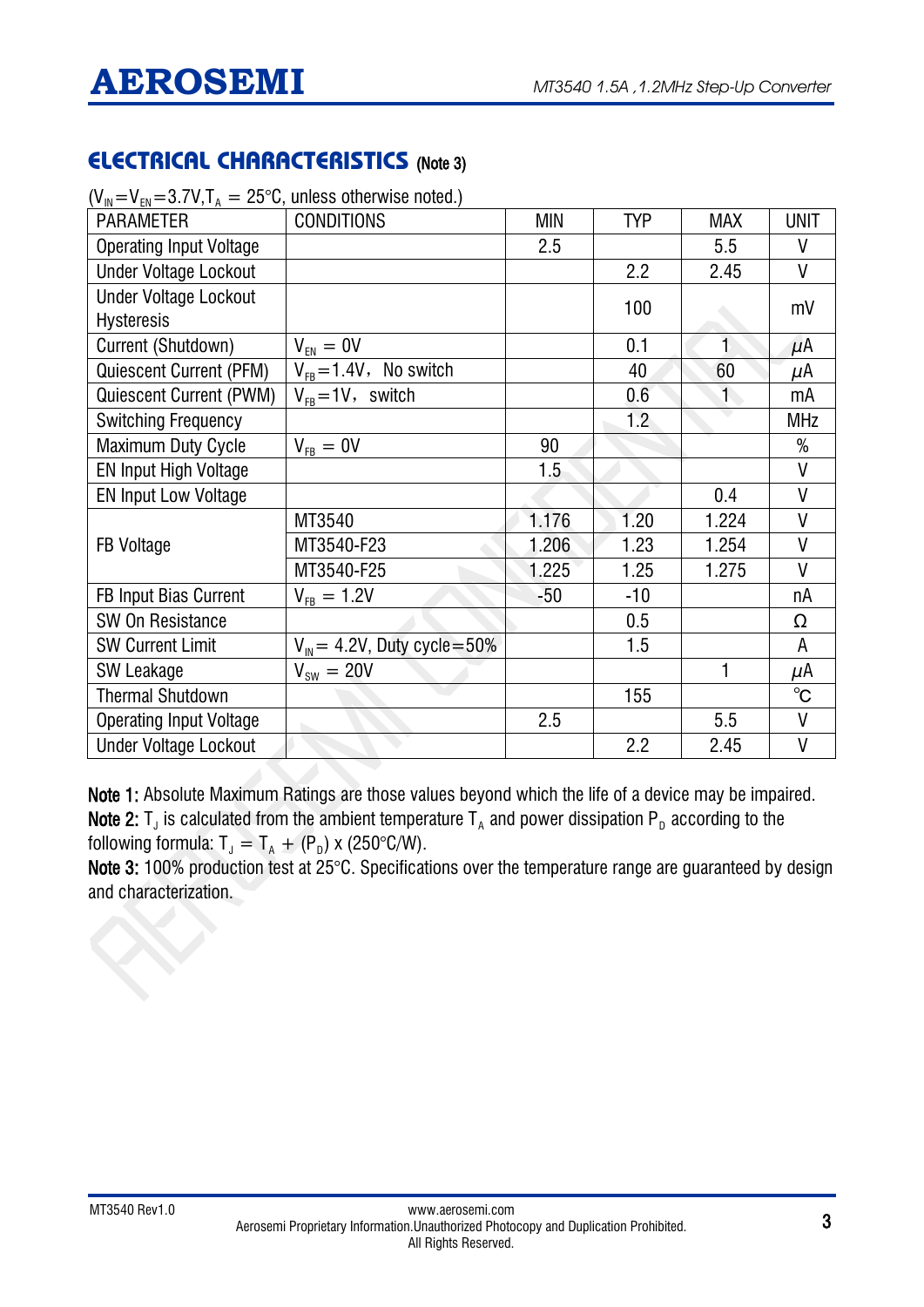# **AEROSEMI** MT3540 1.5A ,1.2MHz Step-Up Converter

# **TYPICAL PERFORMANCE CHARACTERISTICS**

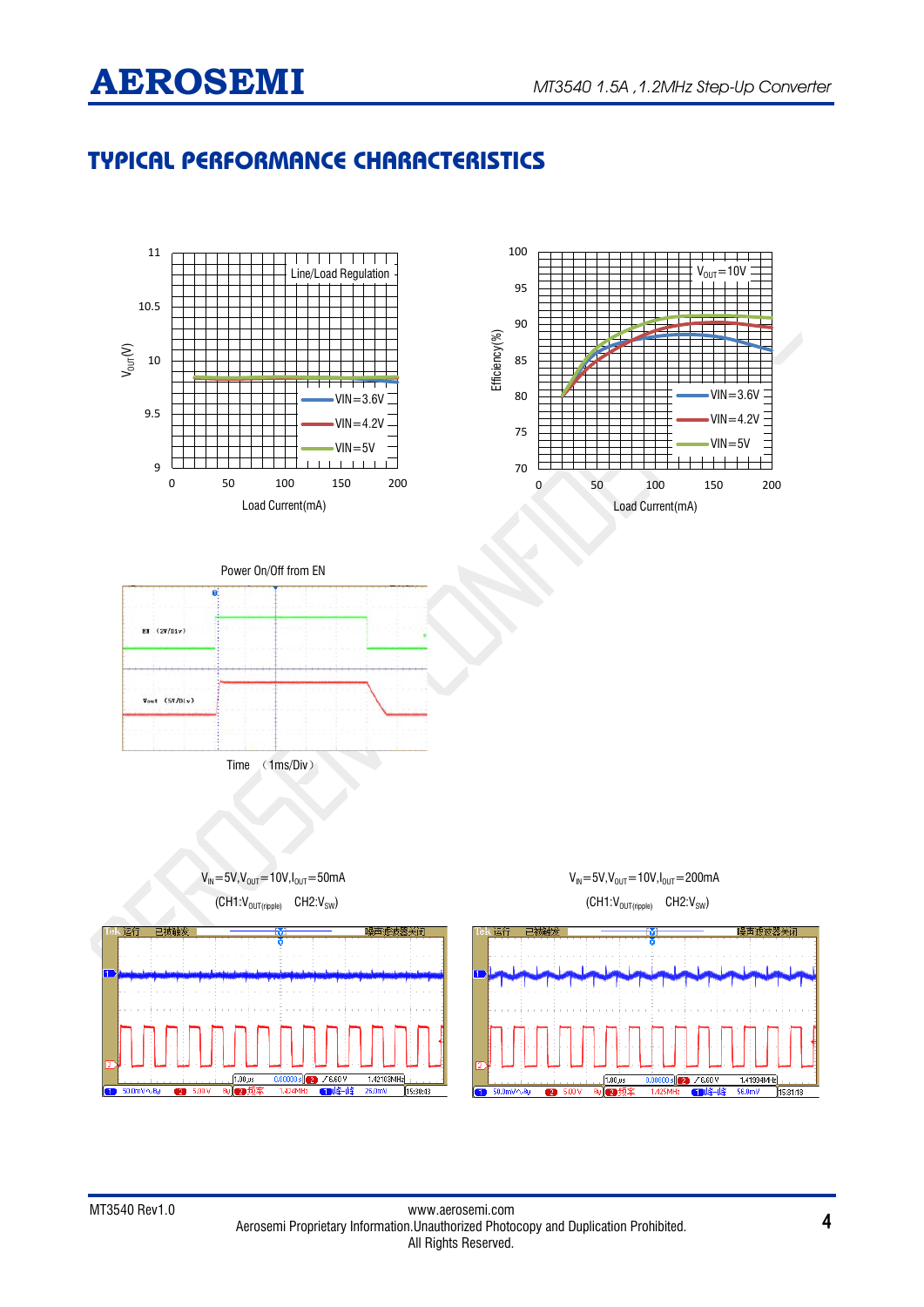# **AEROSEMI** MT3540 1.5A ,1.2MHz Step-Up Converter

# **FUNCTIONAL BLOCK DIAGRAM**



# **FUNCTIONAL DESCRIPTION**

The MT3540 uses a fixed frequency, peak current mode boost regulator architecture to regulate voltage at the feedback pin. The operation of the MT3540 can be understood by referring to the block diagram of Figure 2. At the start of each oscillator cycle the MOSFET is turned on through the control circuitry. To prevent sub-harmonic oscillations at duty cycles greater than 50 percent, a stabilizing ramp is added to the output of the current sense amplifier and the result is fed into the negative input of the PWM comparator. When this voltage equals the output voltage of the error amplifier the power

MOSFET is turned off. The voltage at the output of the error amplifier is an amplified version of the difference between the bandgap reference voltage and the feedback voltage. In this way the peak current level keeps the output in regulation. If the feedback voltage starts to drop, the output of the error amplifier increases. This results in more current to flow through the power MOSFET, thus increasing the power delivered to the output. The MT3540 has internal soft start to limit the amount of input current at startup and to also limit the amount of overshoot on the output.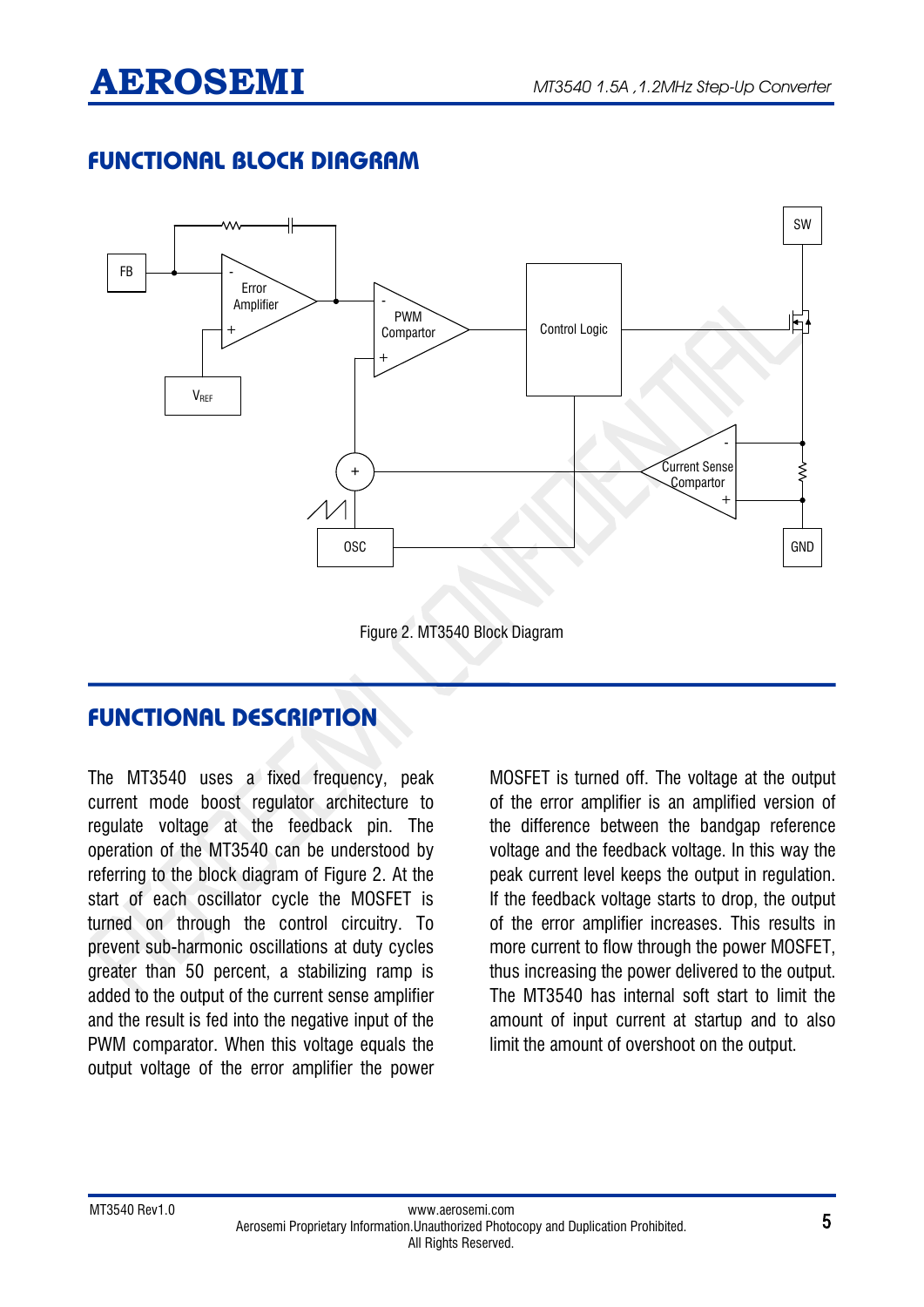# **APPLICATIONS INFORMATION**

### Setting the Output Voltage

The internal reference  $V_{BFF}$  is 1.2V/1.23V/1.25V. The output voltage is divided by a resistor divider,R1 and R2 to the FB pin.The output voltage is given by

$$
V_{\text{OUT}} = V_{\text{REF}} \times \left(1 + \frac{R_1}{R_2}\right)
$$

#### Inductor Selection

The recommended value of inductor are 4.7 to  $22\mu$ H. Small size and better efficiency are the major concerns for portable device, such as MT3540 used for mobile phone. The inductor should have low core loss at 1.2MHz and low DCR for better efficiency. To avoid inductor saturation current rating should be considered.

### Capacitor Selection

Input and output ceramic capacitors of  $1\mu$ F are recommended for MT3540 applications. For better voltage filtering, ceramic capacitors with low ESR are recommended. X5R and X7R types are suitable because of their wider voltage and temperature ranges.

### Diode Selection

Schottky diode is a good choice for MT3540 because of its low forward voltage drop and fast reverse recovery. Using Schottky diode can get better efficiency. The highspeed rectification is also a good characteristic of Schottky diode for high switching frequency. Current rating of the diode must meet the root mean square of the peak current and output average current multiplication as following :

$$
I_D(RMS) \approx \sqrt{I_{OUT} \times I_{PEAK}}
$$

The diode' s reverse breakdown voltage should be larger than the output voltage.

### Layout Consideration

For best performance of the MT3540, the following guidelines must be strictly followed.

- $\triangleright$  Input and Output capacitors should be placed close to the IC and connected to ground plane to reduce noise coupling.
- $\triangleright$  The GND should be connected to a strong ground plane for heat sinking and noise protection.
- $\triangleright$  Keep the main current traces as possible as short and wide.
- $>$  SW node of DC-DC converter is with high frequency voltage swing. It should be kept at a small area.
- Place the feedback components as close as possible to the IC and keep away from the noisy devices.



Figure 3. MT3540 Suggested Layout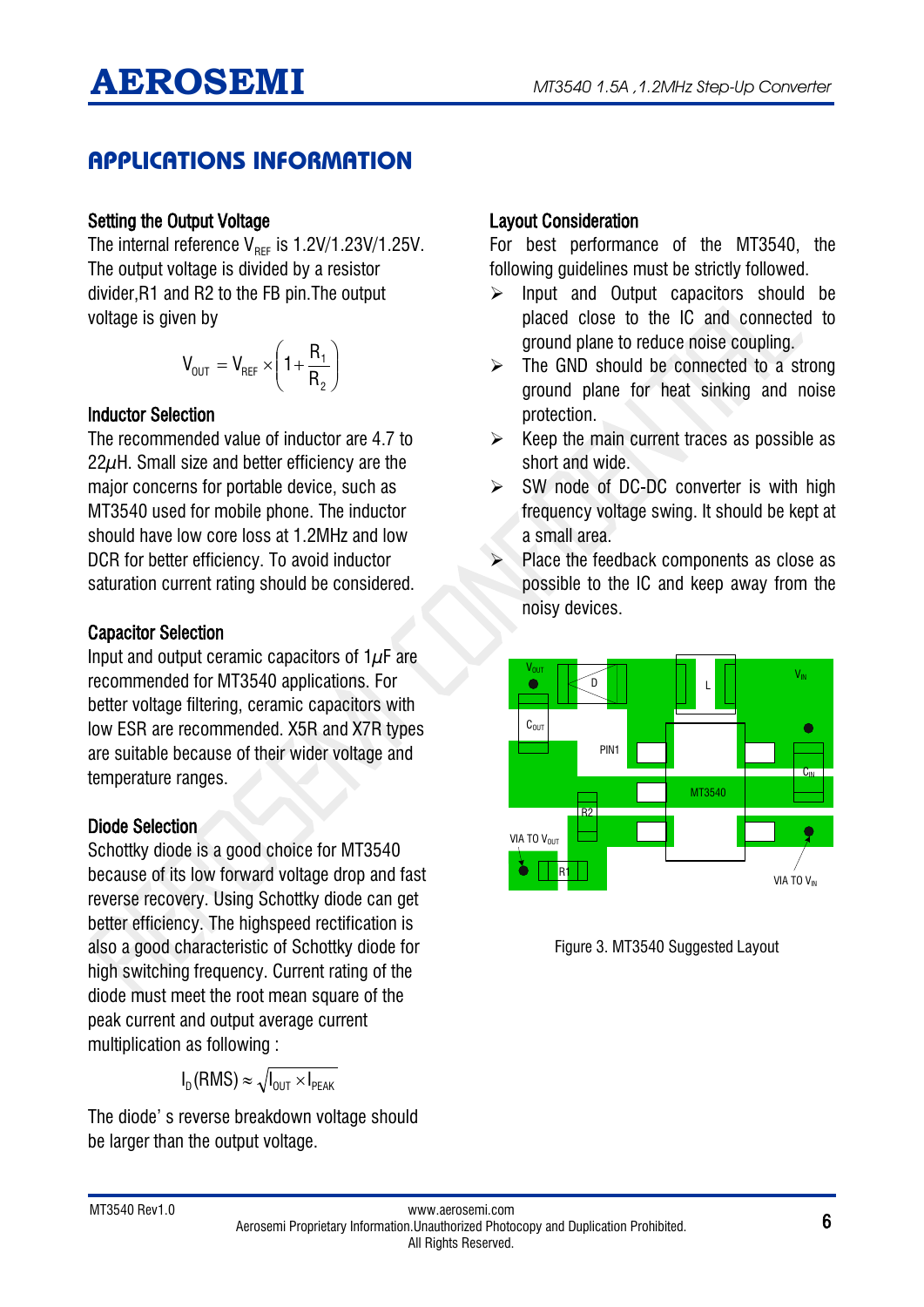# **PACKAGE DESCRIPTION**



### SOT23-5

Dimension Min. Max. A A1 B  $\overline{\mathfrak{c}}$  $\overline{D}$  $\overline{H}$  $\overline{F}$ e e1 1.05 1.35 0.04 0.15 0.3 0.5 0.09 0.2 2.8 3.0  $\begin{array}{|c|c|c|}\n\hline\n2.5 & 3.1 \\
\hline\n1.5 & 1.7\n\end{array}$  $\overline{1.5}$ 0.95 REF 1.90 REF. L1 0.2 0.55 L 0.35 0.8  $\Omega$  0° 10°

5LD SOT-23 PACKAGE OUTLINE DIMENSIONS



FRONT VIEW SIDE VIEW SIDE VIEW SIDE VIEW SIDE VIEW SIDE VIEW SIDE VIEW SIDE VIEW SIDE VIEW SIDE VIEW SIDE VIEW



NOTE: 1.DIMENSIONS ARE IN MILLIMETERS 2.DRAWING NOT TO SCALE 3.DIMENSIONS ARE INCLUSIVE OF PLATING 4.DIMENSIONS ARE EXCLUSIVE OF MOLD FLASH AND METAL BURR